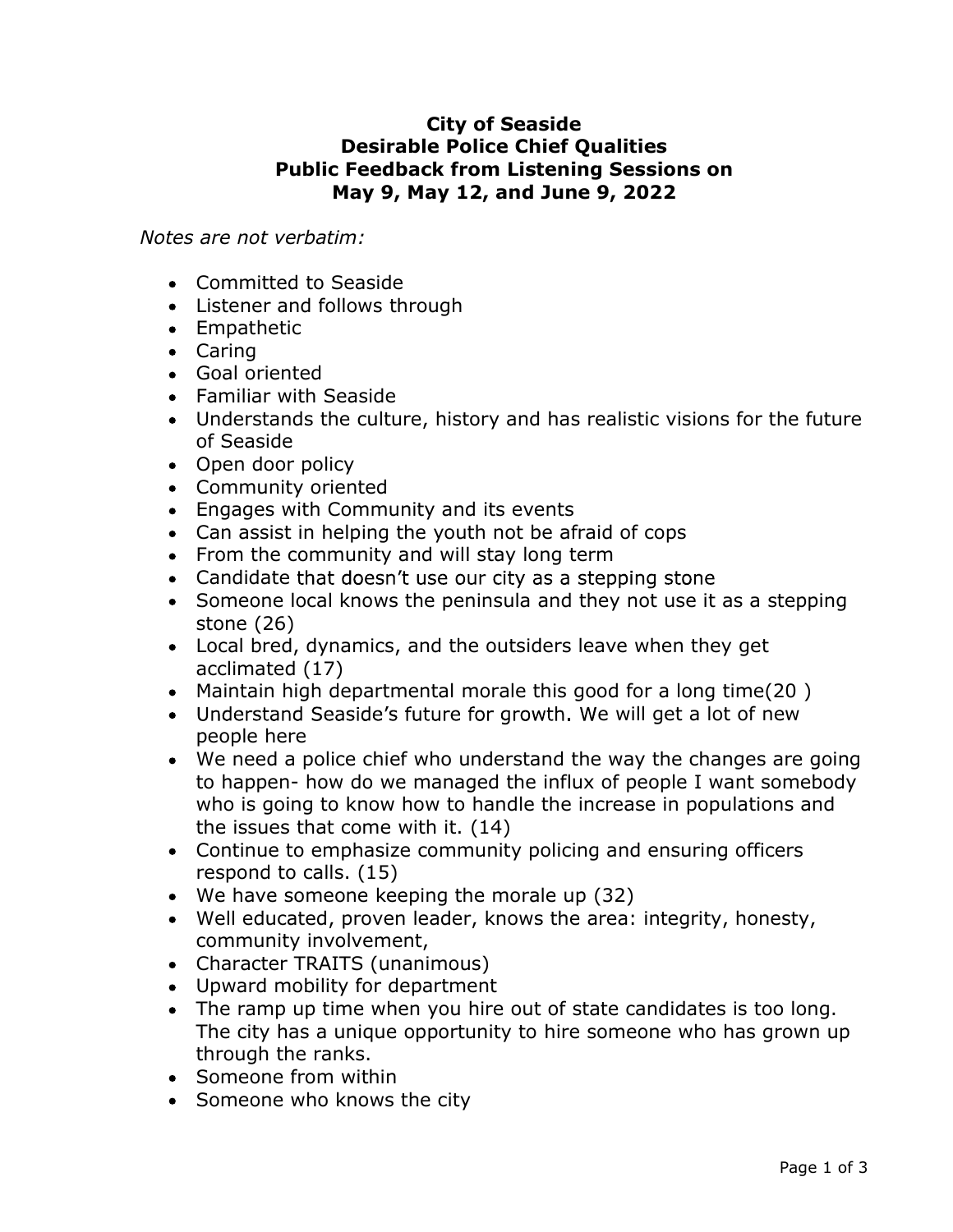- Someone who knows what Seaside can become
- I want to acknowledge the current police chief
- We want to expedite the hiring (10)
- Someone who is respected from their department
- Money being spent is a waste  $-$  this man has proven his worth, has proven to his community, he plays with the kids, and he talks with these kids, he has earned it!
- Person who needs to fight crime in the business community, as wellevery level  $-$  builders in this community
- Characteristics: Someone who leads by example
- Gets out of the car
- Knows where people live
- $\bullet$  10 mins later call back
- Availability  $-$  responsive, actually gives a darn about people in the city; apolitical
- Integrity.
- No more "show and tell" Chief.
- Strong sentiment from numerous attendees that they want Acting Chief Borges to be promoted.
- Ambassador
- Don't want process delayed

## Community Feedback from June 9, 2022

- Much integrity, transparency, not politically motivated or someone who has aspirations in politics
- suppression of gangs, weapons, drugs problem on Sonoma street drugs
- France er Park.<br>
uating<br>
th<br>
d be free<br>
ocal<br>
hief like<br>
done so<br>
s vested<br>
Page 2 of 3 • chief of police who has the willingness to address these issues - there are cars double parked doing transactions" hand-offs" at copper Park. People close the door and hide in their houses which is perpetuating the lifestyle - having fear, apathy, lack of trust- need chief with willingness to address these issues
- want more police presence -
- someone who wants love and desires to see people change and be free
- To hear representing our police chief and he is excellent and local
- safety commission team I grew up here and want a working chief like the one we have.
- In general has handled shootings, and other violence and has done so with grace and I think we should stick with him.
- local, engaged, and doing a great job as an acting chief.
- Someone who is able to hold the Dept accountable.
- Someone who is informed in equity, inclusion, someone who is vested in community, knows the community,